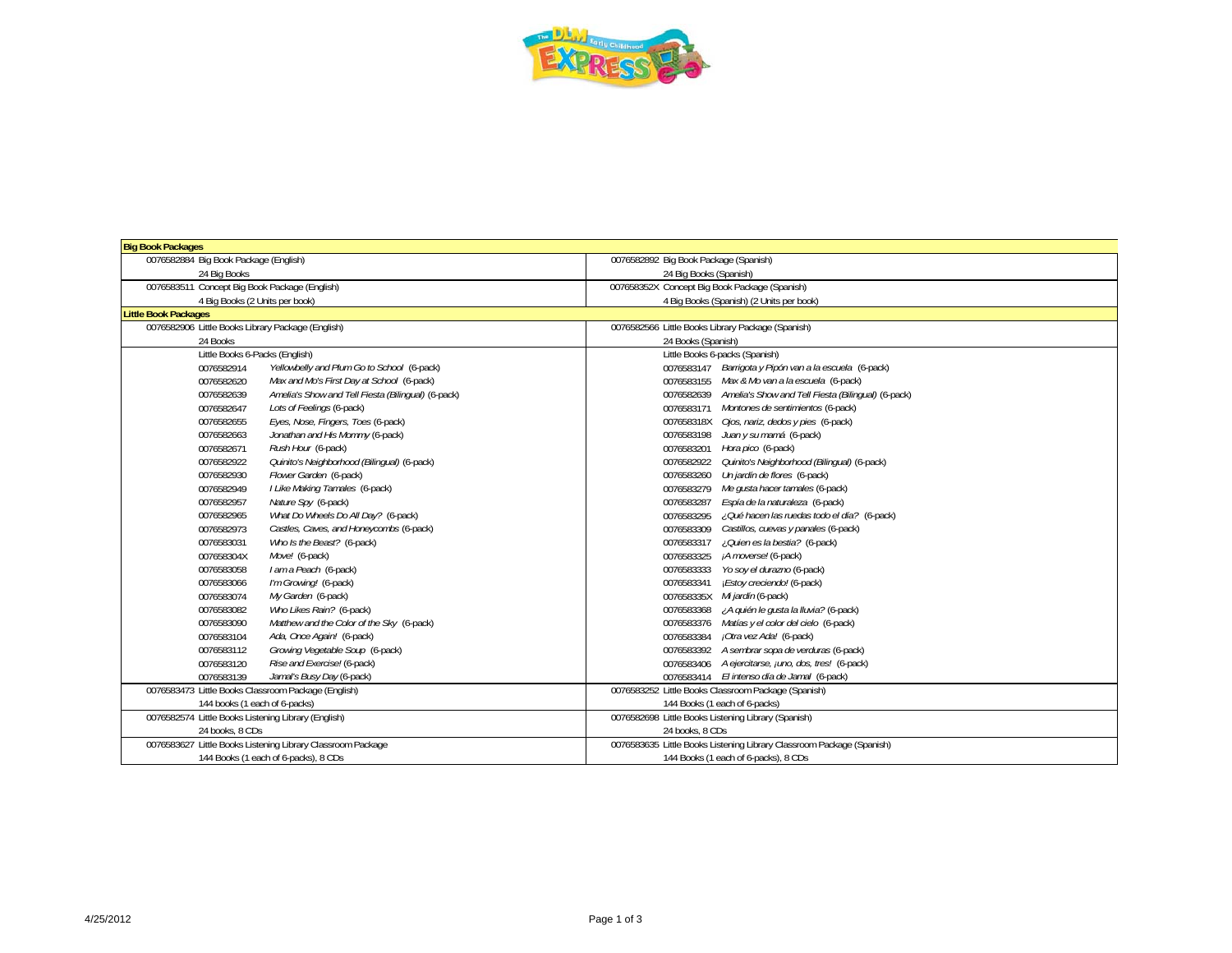

| <b>My Library Packages</b>                                                 |                                                                                           |
|----------------------------------------------------------------------------|-------------------------------------------------------------------------------------------|
| 0076582701 My Theme Library Package (English)                              | 007658271X My Theme Library Package (Spanish)                                             |
| 8 books                                                                    | 8 books                                                                                   |
| My Theme Library English (6-packs)                                         | My Theme Library Spanish (6-packs)                                                        |
| 0076583422<br>My Theme Library (Unit 1) All About Pre-K (6-pack)           | 0076582809 My Library Theme Spanish (Unit 1) ¿Cómo puedo aprender en la escuela? (6-pack) |
| 0076583430<br>My Theme Library (Unit 2) All About Me (6-pack)              | O076582817 My Library Theme Spanish (Unit 2) ¿Qué nos hace especiales?(6-pack)            |
| 0076583449<br>My Theme Library (Unit 3) My Community (6-pack)              | 0076582825 My Library Theme Spanish (Unit 3) Mi comunidad (6-pack)                        |
| 0076583457<br>My Theme Library (Unit 4) Let's Investigate (6-pack)         | 0076582833 My Library Theme Spanish (Unit 4) ¿Cómo podemos investigar? (6-pack)           |
| 0076583465<br>My Theme Library (Unit 5) Amazing Animals (6-pack)           | 0076582841 My Library Theme Spanish (Unit 5) ¡Hola, animales! (6-pack)                    |
| 0076582779<br>My Theme Library (Unit 6) Growing and Changing (6-pack)      | 007658285X My Library Theme Spanish (Unit 6) Creciendo (6-pack)                           |
| 0076582787<br>My Theme Library (Unit 7) Earth and Sky (6-pack)             | 0076582868 My Library Theme Spanish (Unit 7) ¡Buenos días, Tierra! (6-pack)               |
| 0076582795<br>My Theme Library (Unit 8) Healthy Food/Healthy Body (6-pack) | 0076582876 My Library Theme Spanish (Unit 8) Niños sanos(6-pack)                          |
| 0076582590 My Theme Library Classroom Package                              | 0076582604 My Theme Library Classroom Package (Spanish)                                   |
| 48 books (1 each of 6-packs)                                               | 48 books (1 each of 6-packs)                                                              |
| 0076583481 Complete English/Spanish Package                                | 0076583600 Teacher's Treasure Package                                                     |
| Teacher's Treasure Package                                                 | Teacher's Edition (8)                                                                     |
| Big Books (English/Spanish) 24 each = 48                                   | Teacher's Treasure Book (Bilingual)                                                       |
| ABC Big Book English/Spanish                                               | Photo Library DVD                                                                         |
| My Theme Library English/Spanish 6-packs (96 books)                        | Rhymes and Chants Flip Chart w/ CD                                                        |
| Concept Big Books English/Spanish (4 each=8)                               | Social Emotional Flip Chart w/ CD                                                         |
| Little Books English/Spanish Classroom Packages (6-packs=144 books each)   | Math and Science Flip Chart                                                               |
| Listening Library CDs (8)                                                  | Alphabet Wall Cards English/Spanish                                                       |
| Manipulatives Kit                                                          | Oral Language Development Cards                                                           |
| DLM Online (FWO)                                                           | Sequencing Cards                                                                          |
|                                                                            | <b>ABC Picture Cards</b>                                                                  |
|                                                                            | ABC Label Take Home Books                                                                 |
|                                                                            | DLM Research and Professional Development Guide                                           |
|                                                                            | Home Connections Resource Guide (Bilingual)                                               |
|                                                                            | Building Blocks Online (1 year subscription, 18 student seats)                            |
|                                                                            | PreK-K Transition Book                                                                    |
| 0076583503 English Package                                                 | 0076583538 Spanish Package                                                                |
| DLM Online (per teacher, 1 year)                                           | DLM Online (per teacher, 1 year)                                                          |
| Teacher's Edition (8)                                                      | Teacher's Edition (8)                                                                     |
| Teacher's Treasure Book (Bilingual)                                        | Teacher's Treasure Book (Bilingual)                                                       |
| Photo Library DVD                                                          | Photo Library DVD                                                                         |
| Rhymes and Chants Flip Chart w/ CD                                         | Rhymes and Chants Flip Chart w/ CD                                                        |
| Social Emotional Flip Chart w/ CD                                          | Social Emotional Flip Chart w/ CD                                                         |
| Math and Science Flip Chart                                                | Math and Science Flip Chart                                                               |
| Alphabet Wall Cards English                                                | Alphabet Wall Cards Spanish                                                               |
| Oral Language Development Cards                                            | Oral Language Development Cards                                                           |
| Sequencing Cards                                                           | Sequencing Cards                                                                          |
| ABC Picture Cards English                                                  | ABC Picture Cards Spanish                                                                 |
| ABC Label Take-Home Books                                                  | ABC Label Take-Home Books                                                                 |
| Research and Professional Development Guide (Bilingual)                    | Research and Professional Development Guide (Bilingual)                                   |
| Home Connections Resource Guide                                            | Home Connections Resource Guide                                                           |
| Building Blocks Online English/Spanish (18 student seats, 1 year)          | Building Blocks Online English/Spanish (18 student seats, 1 year)                         |
| Big Books English (24 books)                                               | Big Books Spanish (24 books)                                                              |
| ABC Big Books English                                                      | ABC Big Books Spanish                                                                     |
| Concept Big Books English                                                  | Concept Big Books Spanish                                                                 |
| Little Books Classroom Package English (6 packs = 144 books)               | Little Books Classroom Package Spanish (6 packs = 144 books)                              |
| Listening Library CDs (8)                                                  | Listening Library CDs (8)                                                                 |
| Manipulatives Kit                                                          | Manipulatives Kit                                                                         |
| My Theme Library English Classroom Package (6-packs=48 books)              | My Theme Library Spanish Classroom Package (6-packs=48 books)                             |